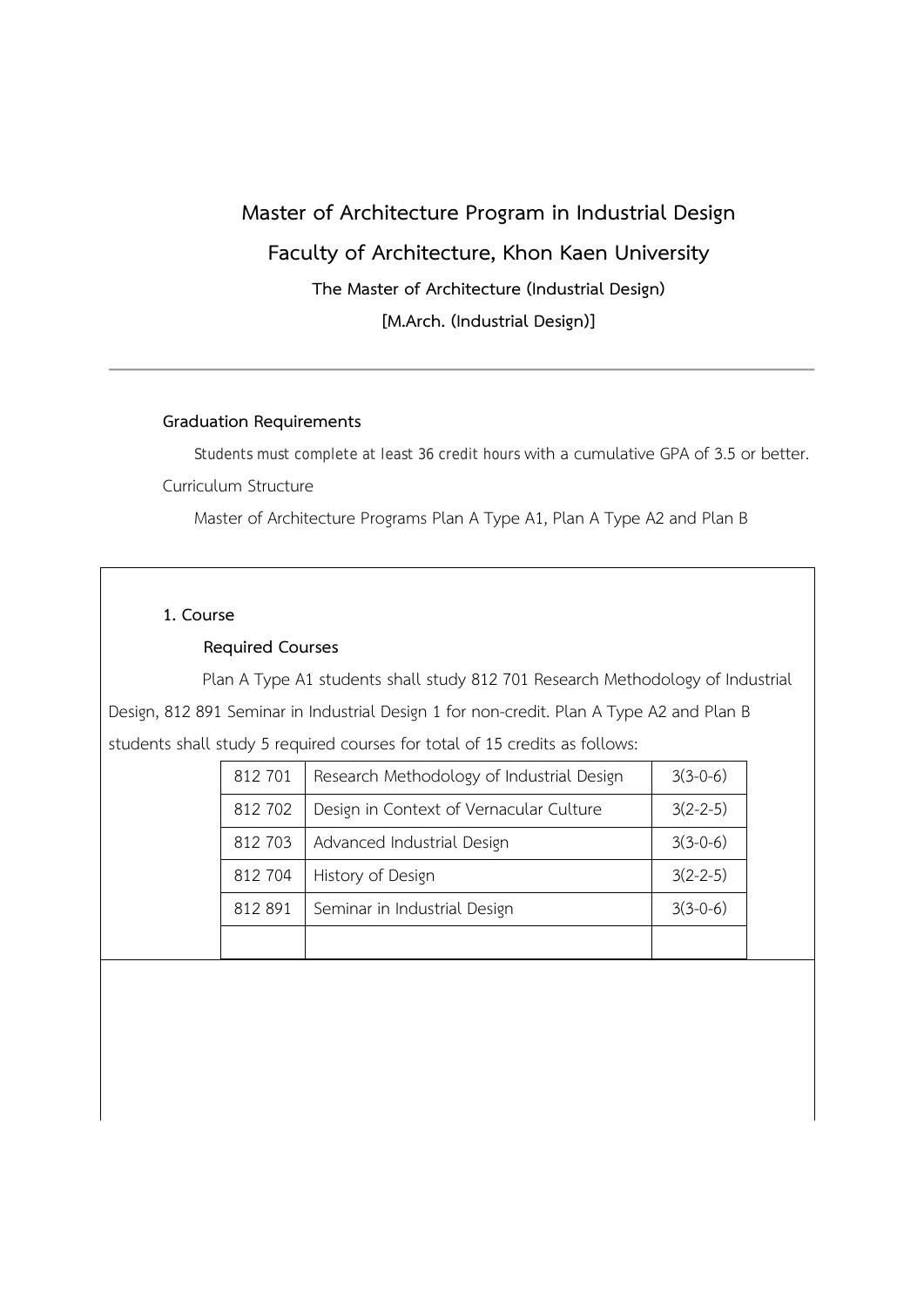# **Elective Courses**

Plan A Type A2 students shall choose 3 courses of total 9 credits. Plan B students shall choose 5 courses of total 15 credits from the following courses or courses that will be added in the future with the approval from the program committee.

| 812 711 | Marketing Management for Designers   | $3(2-2-5)$     |
|---------|--------------------------------------|----------------|
| 812 721 | Local Wisdom and Innovative Design   | $3(2 - 2 - 5)$ |
| 812722  | Advanced Ceramic Design              | $3(2-2-5)$     |
| 812 723 | Advanced Graphic Design              | $3(2-2-5)$     |
| 812 724 | Advanced Multimedia Design           | $3(2 - 2 - 5)$ |
| 812725  | Advanced Textiles and Fashion Design | $3(2-2-5)$     |
| 812 726 | Advanced Packaging Design            | $3(2-2-5)$     |
| 812 727 | Advanced Furniture Design            | $3(2-2-5)$     |
| 812 894 | Special Topics in Industrial Design  | $3(3-0-6)$     |

#### **Thesis**

| 812 898 | Thesis | 36 Credits |
|---------|--------|------------|
| 812 899 | Thesis | 12 Credits |

# **Independent Study**

|  | 812 897   Independent Study | 6 Credits |
|--|-----------------------------|-----------|
|--|-----------------------------|-----------|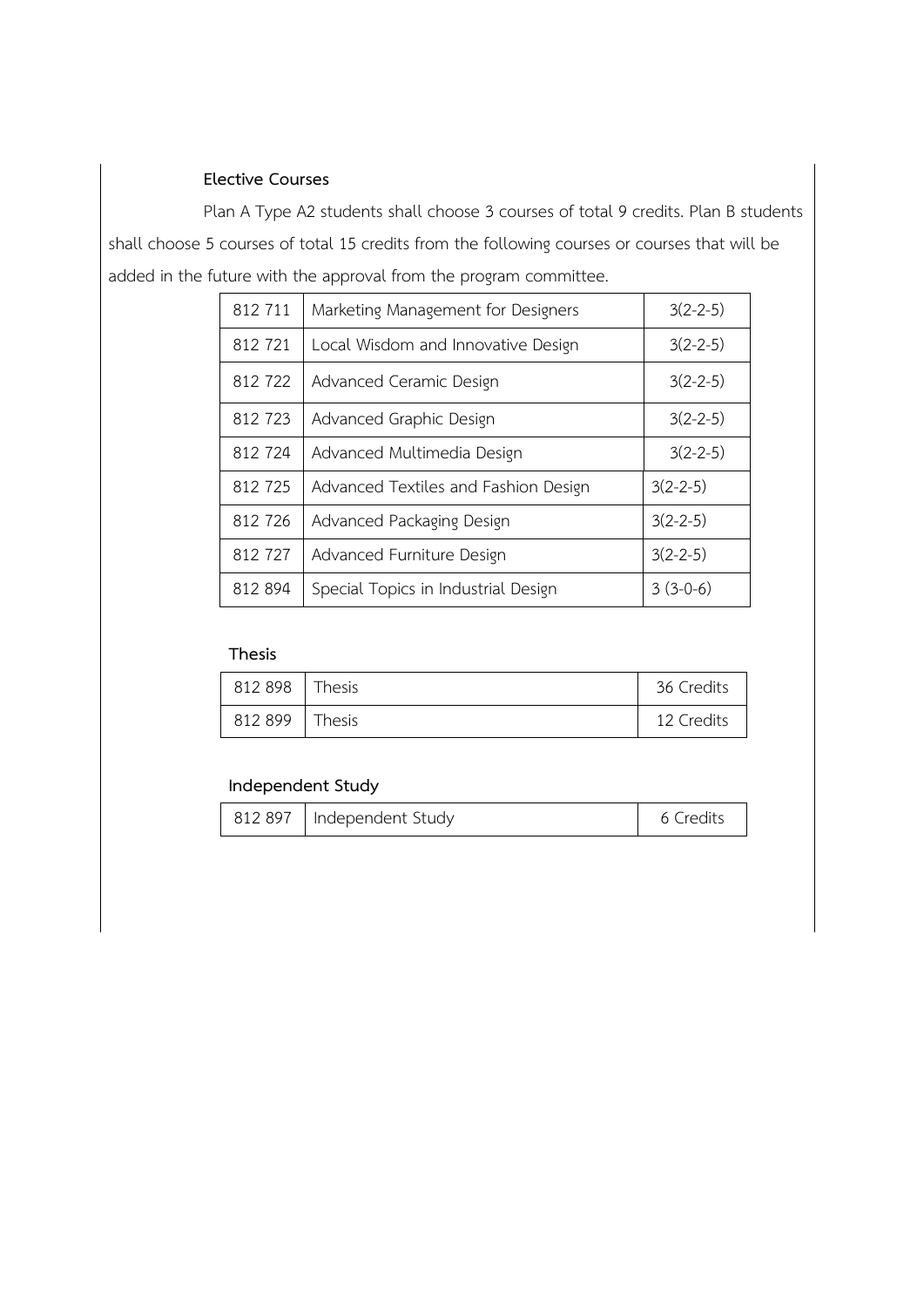| 2. Example Study Plans          |                                    |                |                |            |
|---------------------------------|------------------------------------|----------------|----------------|------------|
| Year 1 Semester 1               |                                    | Credits        |                |            |
|                                 |                                    | Plan A Type A1 | Plan A Type A2 | Plan B     |
| 812898                          | <b>Thesis</b>                      | 9              |                |            |
| 812701                          | Research Methodology in Industrial | 3              | $3(3-0-6)$     | $3(3-0-6)$ |
|                                 | Design                             | (Non-credit)   |                |            |
| 812702                          | Design in Context of Vernacular    |                | $3(2-2-5)$     | $3(2-2-5)$ |
|                                 | Culture                            |                |                |            |
| 812703                          | Advanced Industrial Design         |                | $3(3-0-6)$     | $3(3-0-6)$ |
| <b>Total Registered Credits</b> |                                    | 12             | 9              | 9          |
| Total Cumulative Credits        |                                    | 9              | 9              | 9          |

| Year 1 Semester 2               |                              | Credits                          |            |            |
|---------------------------------|------------------------------|----------------------------------|------------|------------|
|                                 |                              | Plan A Type A1<br>Plan A Type A2 |            | Plan B     |
| 812898                          | <b>Thesis</b>                | 9                                |            |            |
| 812891                          | Seminar in Industrial design | 3                                |            |            |
|                                 |                              | (Non-credit)                     | $3(3-0-6)$ | $3(3-0-6)$ |
| 812xxx                          | Elective Course              |                                  | 6          | 9          |
| <b>Total Registered Credits</b> |                              | 12                               | 9          | 12         |
| <b>Total Cumulative Credits</b> |                              | 18                               | 18         | 21         |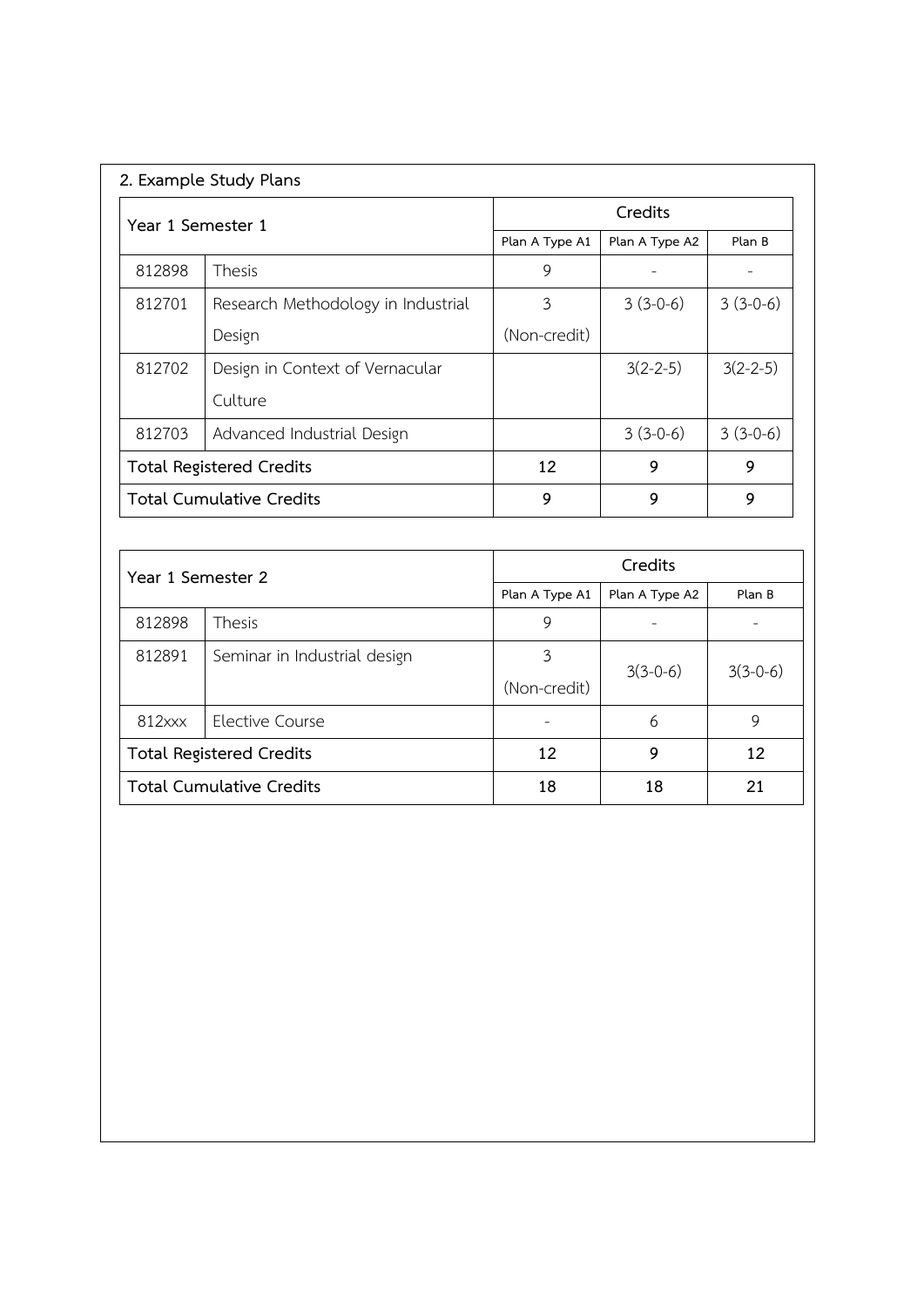| Year 2 Semester 1               |                   | Credits        |                |            |
|---------------------------------|-------------------|----------------|----------------|------------|
|                                 |                   | Plan A Type A1 | Plan A Type A2 | Plan B     |
| 812898                          | <b>Thesis</b>     | 9              |                |            |
| 812 704                         | History of Design |                | $3(2-2-5)$     | $3(2-2-5)$ |
| 812 899                         | <b>Thesis</b>     |                | 3              |            |
| $812$ $xx$                      | Elective Course   |                | 3              | 6          |
| <b>Total Registered Credits</b> |                   | 9              | 9              | 9          |
| <b>Total Cumulative Credits</b> |                   | 27             | 27             | 30         |

| Year 2 Semester 2               |               | Credits        |                |        |
|---------------------------------|---------------|----------------|----------------|--------|
|                                 |               | Plan A Type A1 | Plan A Type A2 | Plan B |
| 812898                          | <b>Thesis</b> | 9              |                |        |
| 812899                          | <b>Thesis</b> |                | 9              |        |
| Independent Study<br>812897     |               |                |                | 6      |
| <b>Total Registered Credits</b> |               | 9              | 9              | 6      |
| <b>Total Cumulative Credits</b> |               | 36             | 36             | 36     |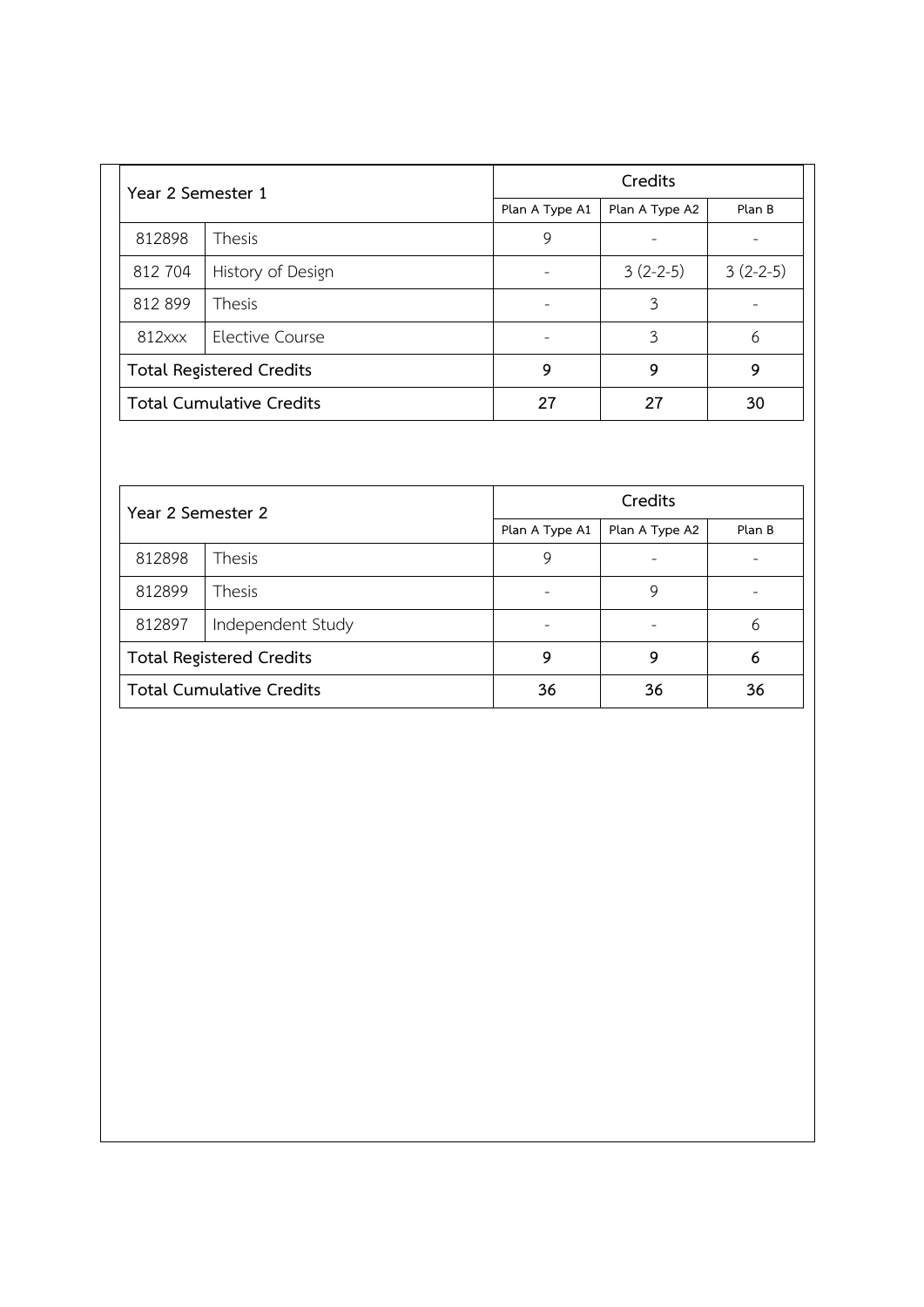## **3. Course Description**

## **812 701 Research Methodology in Industrial Design 3(3-0-6)**

 Concept and research methodology in industrial design, research process, research design, construction of research tools, management of quantitative and qualitative data, statistical analysis, research publication, research ethics, development of research proposal or innovation in industrial design.

#### **812 702 Design in Context of Vernacular Culture 3(2-2-5)**

 Ethnic-inspired designs, local products, local wisdom, local arts and crafts, analysis of ethnic identity and development of cultural concept for contemporary product design.

#### **812 703 Advanced Industrial Design 3(3-0-6)**

Analysis of product design process, physical, communicative and aesthetic factors; design concepts, design inspiration, process of scientific creativity, in-depth study of design history to develop innovations and improve value of designed products.

#### **812 704 History of Design 3(2-2-5)**

History of design in eastern and western world, evolution of design theories in the world history, practicing research in history of ASEAN local design.

## **812 711 Marketing Management for Designers 3(2-2-5)**

 Principles and significance of marketing on products and designers' marketing concepts, forecasting market demand based on analysis of environment affecting product design, marketing strategy, planning and management of domestic and international marketing.

#### **812 721 Local Wisdom and Innovative Design 3(2-2-5)**

Analysis and practicum in product design, development of innovations from local wisdom.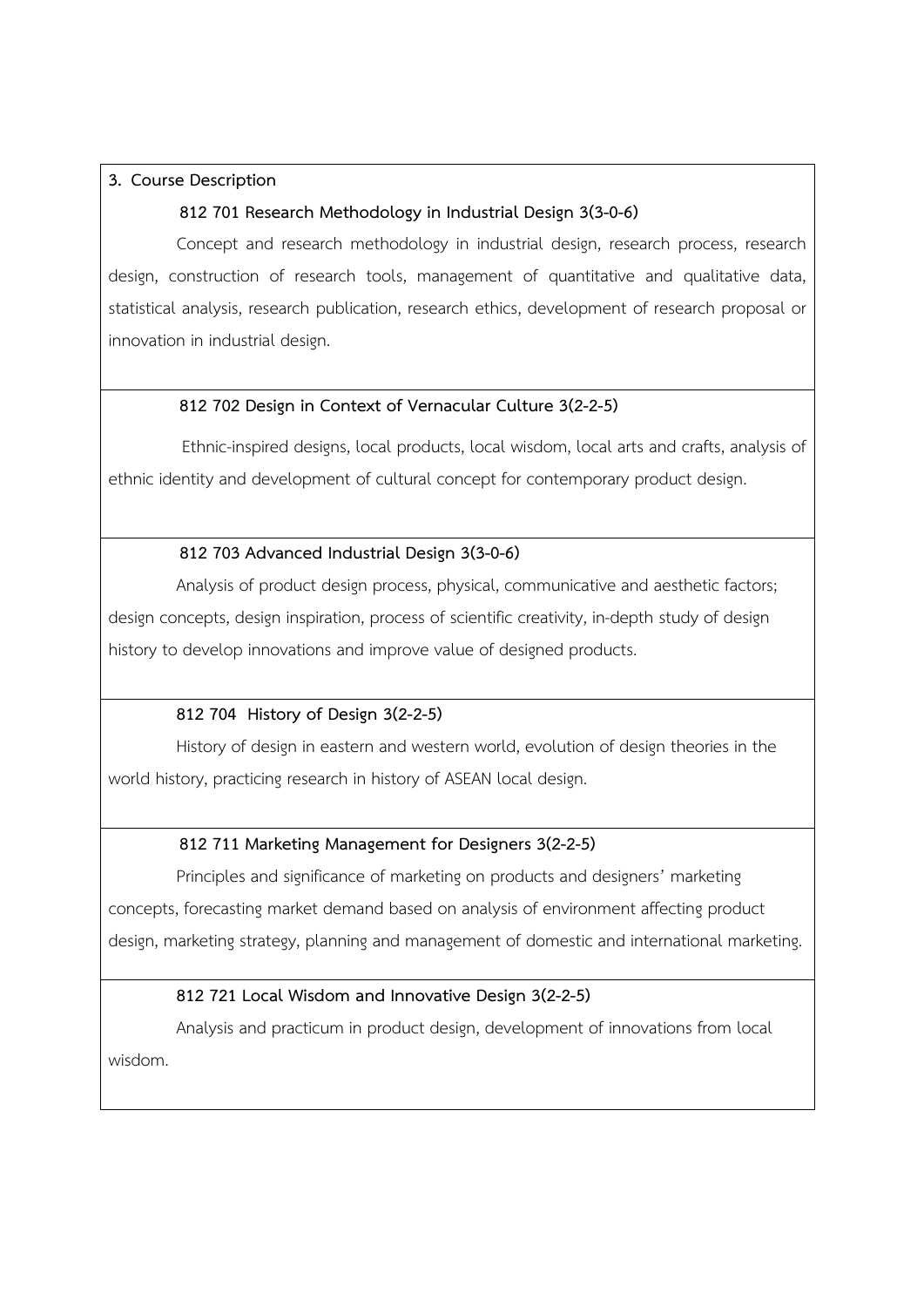## **812 722 Advanced Ceramic Design 3(2-2-5)**

 Research Methodology in Design; Creative-oriented experimental process on Ceramic Glaze Ingredients and Clay Making.

## **812 723 Advanced Graphic Design 3(2-2-5)**

 Graphic design communication, meaning and information, identity design, designing aspects of local wisdom and global.

# **812 724 Advanced Multimedia Design 3(2-2-5)**

Research, Analysis-Synthesis and Technical Application of Systematic Design for Multimedia creation.

# **812 725 Advanced Textiles and Fashion Design 3(2-2-5)**

Textile technology and fashion design; technical experiment and testing contexts related to textiles and fashion, application of Textile and Local-Global garment technical in production development.

## **812 726 Advanced Packaging Design (2-2-5)**

Principles and theory of packaging design, application of theory in packaging design, utilization of local wisdom and culture in packaging design for added value, design of environment-friendly packaging.

# **812 727 Advanced Furniture Design 3(2-2-5)**

Survey studies and analysis, field trips, materials and production process of furniture design, furniture design and culture, consumer behaviors, design for specific target groups, universal furniture design based on case study.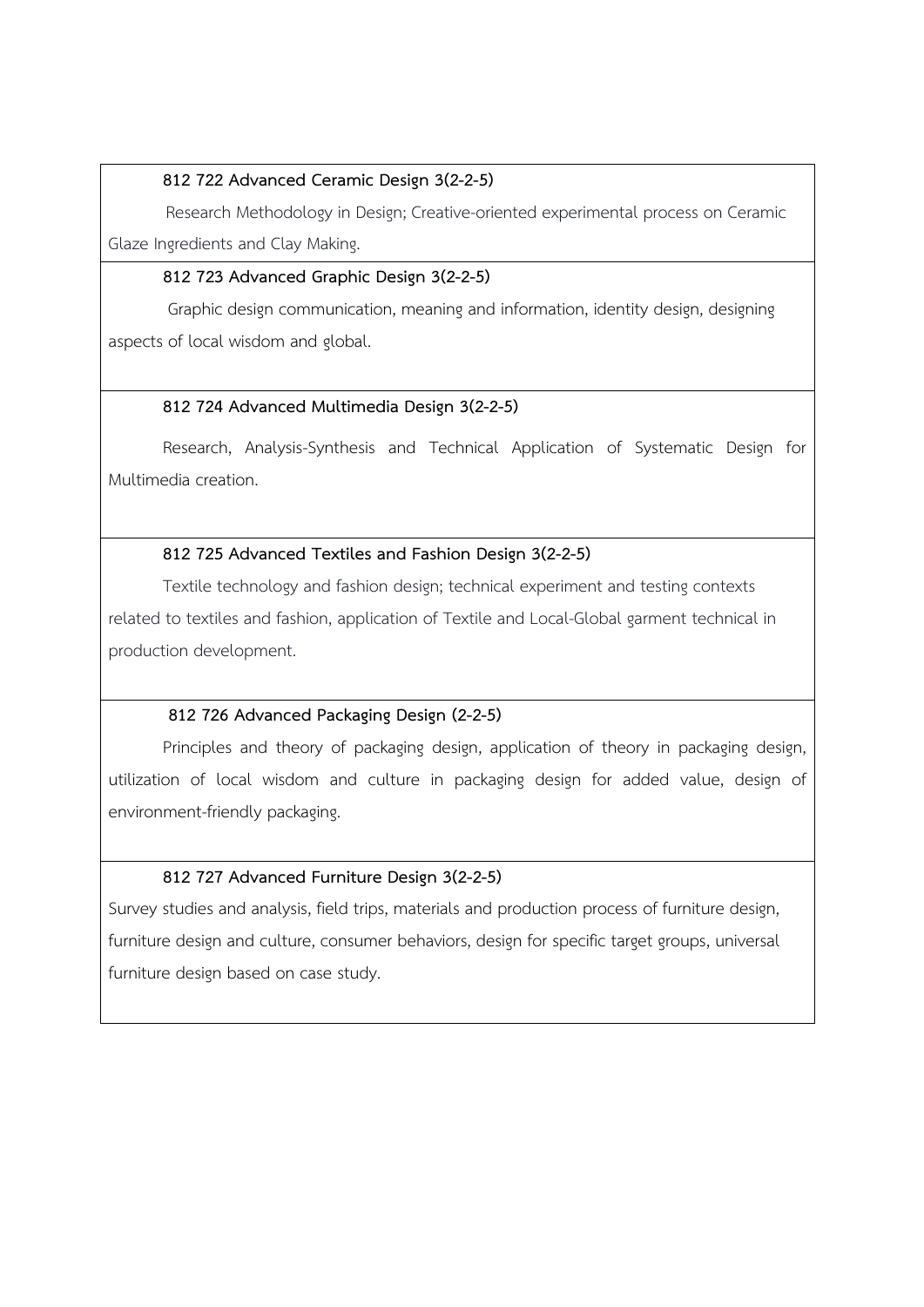## **812 891 Seminar in Industrial Design (3-0-6)**

 Review literature, critic and presentation of research studies or articles related to industrial design focusing on design philosophy, concept, history, and scientific creative method.

## **812 894 Special Topics in Industrial Design 3 (3-0-6)**

Special topics related to industrial design and research studies in industrial design.

## **812 897 Independent Study 6 Credits**

 Independent study on a specific topic in industrial design and knowledge management according to student's interest under supervision and guidance of the independent study advisor.

## **812 898 Thesis 36 Credits**

 Research conduction on problem relevant to industrial design and knowledge management under supervision and guidance of the thesis advisor.

## **812 899 Thesis 12 Credits**

Research conduction on problem relevant to industrial design and knowledge

management under supervision and guidance of the thesis advisor.